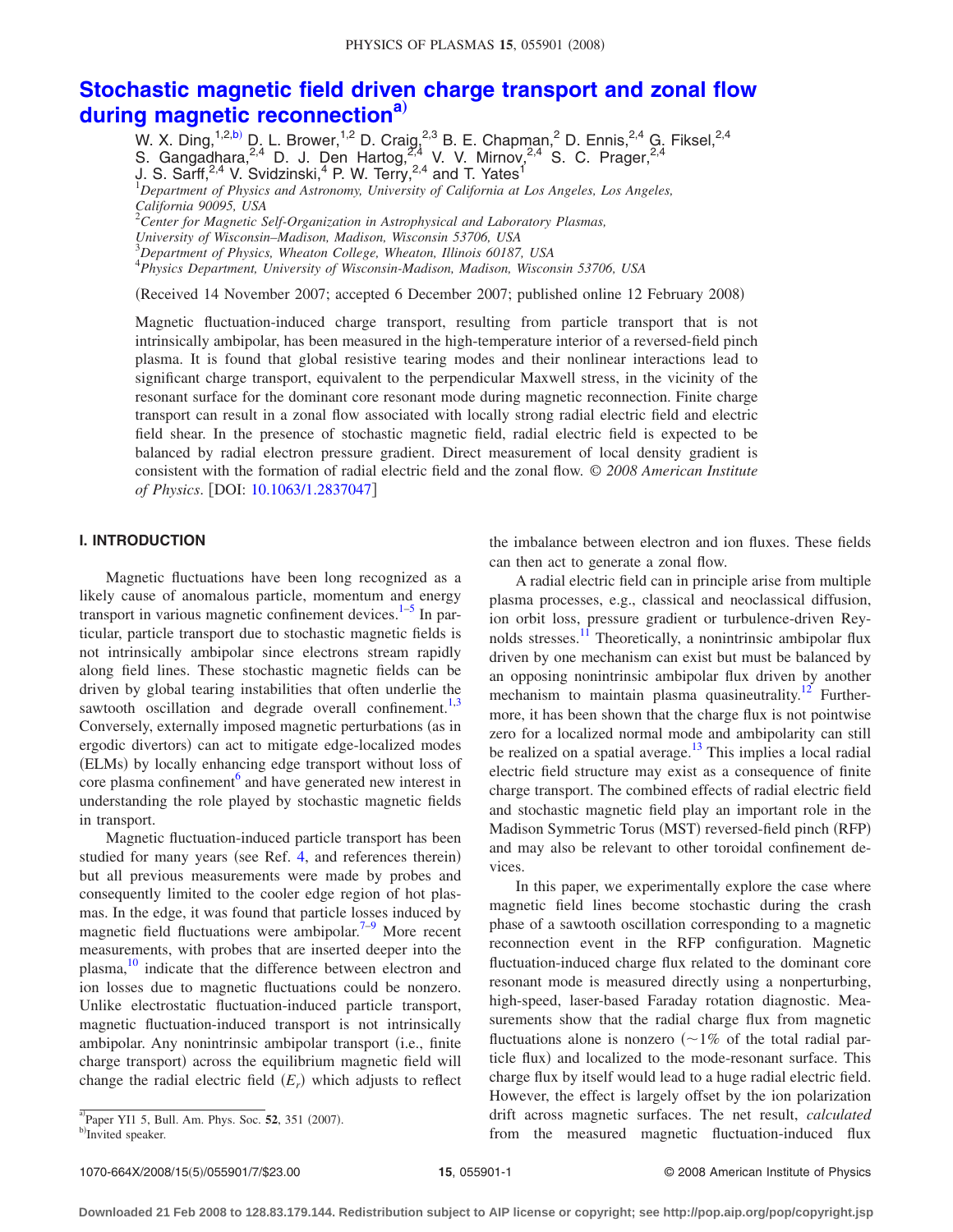including the inferred polarization drift, viscous damping, and diamagnetic drift), is a charge separation that produces a potential well with large radial electric field and radial electric field shear, leading to a zonal flow at the resonant surface. In the presence of stochastic magnetic field, the local radial electric field is expected to be balanced by radial electron pressure gradient since electrons can freely stream along stochastic field lines. The measured local density gradient, *−∂n<sub>e</sub>* / ∂r, transiently increases near the resonant surface during a magnetic reconnection event, consistent with the predicted radial electric field structure. Furthermore, this magnetic fluctuation-induced charge flux is experimentally found to depend on nonlinear mode-mode coupling to alter the phase relation between current density and magnetic fluctuations.

The paper is organized as follows: In Sec. II, we introduce the concepts and general equations for stochastic magnetic field driven particle (and charge) transport, radial electric field, and zonal flow. Experimental measurement of charge transport and electron density gradient are presented in Sec. III. In Sec. IV, we discuss experimental results and their implications. A summary of the paper and conclusions are provided in Sec. V.

#### **II. TRANSPORT IN STOCHASTIC MAGNETIC FIELDS**

# A. Particle (charge) transport due to stochastic **magnetic field**

Stochastic magnetic field induced particle transport can be described as the projection of the parallel particle flux along the radial direction in a toroidal device, $4\frac{1}{3}$ 

$$
\Gamma_{r,\alpha} = \langle \Gamma_{\parallel,\alpha} \vec{b} \cdot \vec{e}_r \rangle,\tag{1}
$$

where  $\Gamma_{\parallel,\alpha}$  is parallel particle flux for species  $\alpha$  (electron or ion),  $\vec{b} = \vec{B}/B$  is a unit vector of magnetic field,  $\vec{e}_r$  is a radial unit vector, and  $\langle \cdots \rangle$  denotes a magnetic surface average. Both the parallel flux and magnetic field can be decomposed into mean and fluctuating components, i.e.,  $\Gamma_{\parallel,\alpha} = \Gamma_{\parallel 0,\alpha}$ +  $\delta\Gamma_{\parallel,\alpha}$ ,  $\vec{b} = \vec{b}_0 + \delta\vec{b}$ . Thus, the magnetic fluctuation-induced radial particle flux can be written as

<span id="page-1-4"></span>
$$
\Gamma_{r,\alpha} = \frac{\langle \delta j_{\parallel,\alpha} \delta b_r \rangle}{q_\alpha B},\tag{2}
$$

where  $\delta j_{\parallel,\alpha} = q_\alpha \delta \Gamma_{\parallel,\alpha}$  is the species current density fluctuation parallel to the equilibrium magnetic field  $\vec{B}$ , and  $\delta b_r$  is the radial magnetic field fluctuation while mean radial magnetic field is zero. The difference between electron flux and ion flux is defined as charge flux  $(\Gamma_q)$ ,

<span id="page-1-0"></span>
$$
\Gamma_q = \Gamma_{r,i} - \Gamma_{r,e} = \frac{\langle \delta j_{\parallel} \delta b_r \rangle}{eB},\tag{3}
$$

where  $\delta j_{\parallel}$  is the net parallel current density fluctuation. Since  $\Gamma_q \ll \Gamma_{r,i}$ ,  $\Gamma_{r,e}$ , it is not feasible to accurately determine the charge flux by measuring parallel electron and ion fluctuating fluxes separately and taking their difference. However, charge flux can be directly obtained by measuring magnetic field fluctuations only since parallel current fluctuations can be related to magnetic fluctuations via Ampere's law.

It is useful to express Eq.  $(3)$  $(3)$  $(3)$  in a form most suitable for experimental determination. For simplicity, we derive an expression in  $x, y, z$  coordinates where the equilibrium magnetic field is  $\vec{B} = B_y \vec{e}_y + B_z \vec{e}_z$  and the magnetic perturbation is  $\delta \vec{b} \sim \delta \vec{b}(x) \exp(ik_y y + ik_z z)$ . The magnetic surface average  $\langle \cdots \rangle$  is defined as  $\int \int dy dz$  and  $\langle i \delta b_j \delta b_j \rangle = 0$   $(j=x, y, z)$  due to  $\pi/2$  phase difference between *i* $\delta b_j$  and  $\delta b_j$ . Using Ampere's law,  $\nabla \times \delta \vec{b} = \mu_0 \delta \vec{J}$ , we obtain

<span id="page-1-1"></span>
$$
\langle \delta j_{\parallel} \delta b_{x} \rangle = \langle \delta j_{y} \delta b_{x} \rangle \frac{B_{y}}{B} + \langle \delta j_{z} \delta b_{x} \rangle \frac{B_{z}}{B}
$$
  
= 
$$
- \frac{1}{\mu_{0}} \langle \delta b_{x} \frac{\partial}{\partial x} \delta b_{z} \rangle \frac{B_{y}}{B} + \frac{1}{\mu_{0}} \langle \delta b_{x} \frac{\partial}{\partial x} \delta b_{y} \rangle \frac{B_{z}}{B}.
$$
 (4)

From Gauss's law,  $\nabla \cdot \vec{\delta b} = 0$ , we substitute  $\delta b_z = -k_y / k_z \delta b_y$  $+i/k_z \partial/\partial x \partial b_x$  into Eq. ([4](#page-1-1)) and generate the expression

$$
\langle \delta j_{\parallel} \delta b_x \rangle = \frac{1}{\mu_0 k_z} \left( k_y \frac{B_y}{B} + k_z \frac{B_z}{B} \right) \left\langle \delta b_x \frac{\partial}{\partial x} \delta b_y \right\rangle
$$

$$
= \frac{1}{\mu_0 B k_z} (\vec{k} \cdot \vec{B}) \left\langle \delta b_x \frac{\partial}{\partial x} \delta b_y \right\rangle. \tag{5}
$$

By noting that  $\langle \delta j_z \delta b_x \rangle = 1/\mu_0 \langle \partial \delta b_y / \partial x \delta b_x \rangle$ , we can write the charge flux as

<span id="page-1-3"></span>
$$
\frac{\langle \delta j_{\parallel} \delta b_x \rangle}{eB} = \frac{1}{eB^2 k_z} (\vec{k} \cdot \vec{B}) \langle \delta j_z \delta b_x \rangle.
$$
 (6)

By now switching to cylindrical coordinates  $(x \rightarrow r, y \rightarrow \theta, z)$  $\rightarrow \phi$ ) which is appropriate for MST plasmas, the fluxsurface-averaged quantity can be rewritten approximately as

<span id="page-1-2"></span>
$$
\Gamma_q = \frac{\langle \delta j_{\parallel} \delta b_r \rangle}{eB} \cong \frac{R}{neB^2} (\vec{k} \cdot \vec{B}) \langle \delta j_{\phi} \delta b_r \rangle, \tag{7}
$$

where  $\vec{k} \cdot \vec{B} = n / RB_{\phi} + m / rB_{\theta}$ , and  $\phi$ ,  $\theta$ , and  $r$  are the toroidal, poloidal, and radial directions, respectively. An additional term arising in cylindrical coordinates,  $\sim \langle \delta b_r \delta b_\theta \rangle / r^2$ , is not included in Eq.  $(7)$  $(7)$  $(7)$  as it is found to be small in the vicinity of the resonant surface,  $|(r-r_s)/r_s| \le 1$ , where  $r_s$  is the resonant surface location.<sup>14</sup> From Eqs. ([6](#page-1-3)) and ([7](#page-1-2)), it becomes clear that the charge flux is zero at the mode resonant surface since  $k_{\parallel}$ =0 and changes the sign across the resonant surface due to the magnetic shear. Thus, charge flux can be experimentally obtained by measuring all quantities in Eq.  $(7)$  $(7)$  $(7)$ .

#### **B. Transport and perpendicular flow**

For low-frequency electromagnetic and electrostatic fluctuations  $(\omega \ll \omega_{ci})$ , where  $\omega_{ci}$  is ion gyrofrequency, the total radial flux of ions  $(\Gamma_i^T)$  and electrons  $(\Gamma_e^T)$  can be written in the form,  $13,15$  $13,15$ 

**Downloaded 21 Feb 2008 to 128.83.179.144. Redistribution subject to AIP license or copyright; see http://pop.aip.org/pop/copyright.jsp**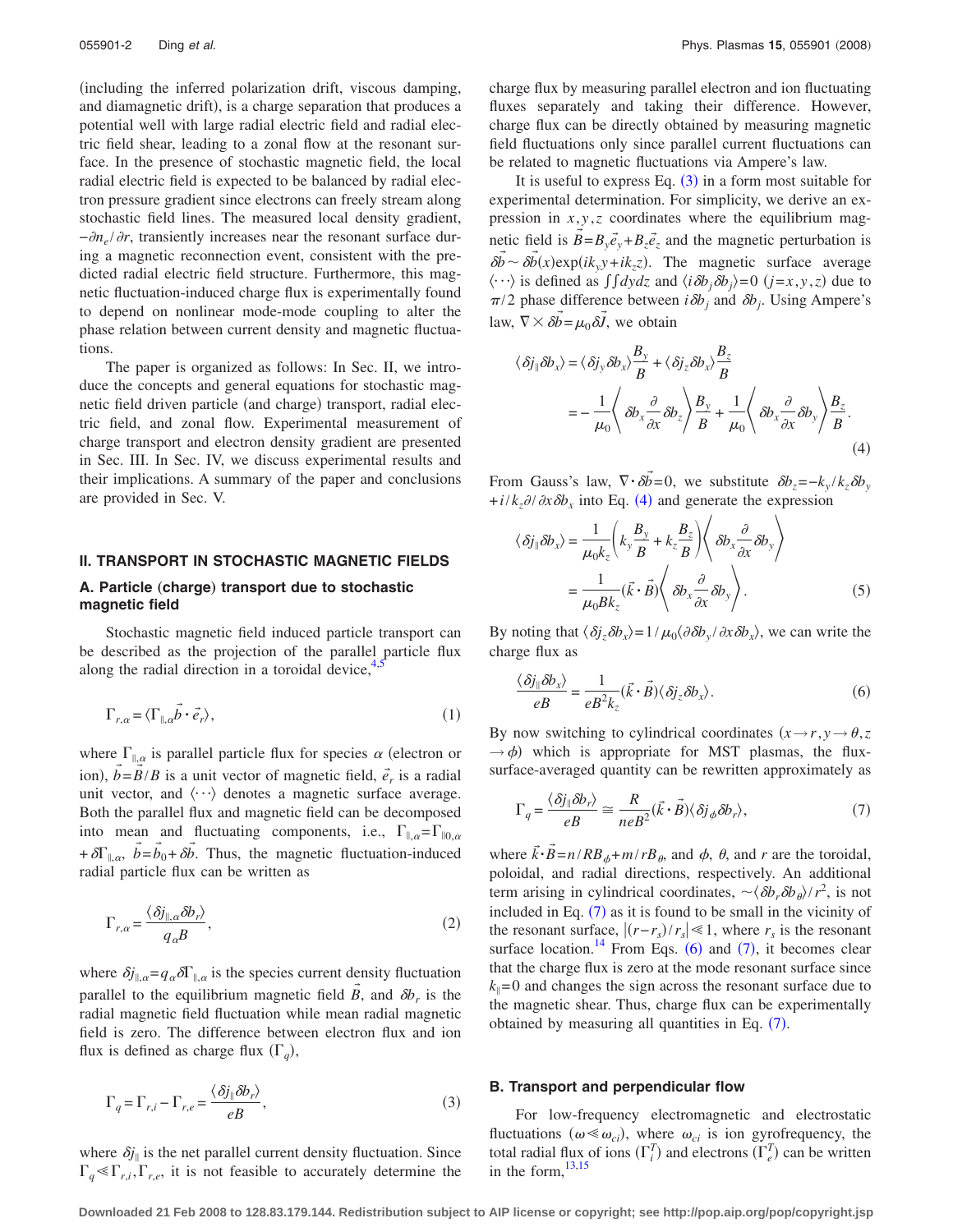<span id="page-2-0"></span>
$$
\Gamma_i^T = n_i V_i^r = \frac{n M}{e B_0} \frac{\partial \langle V_{\perp}^i \rangle}{\partial t} - \frac{\vec{F}_{\perp,i}^c \times \vec{B}_0}{e B_0^2} + \frac{\langle \delta j_{\parallel,i} \delta b_r \rangle}{e B_0} + \frac{\langle \tilde{n}_i \tilde{E}_{\perp} \rangle}{B_0},
$$
\n(8a)

<span id="page-2-1"></span>
$$
\Gamma_e^T = n_e V_e^r = -\frac{n_e m}{e B_0} \frac{\partial \langle V_\perp^e \rangle}{\partial t} + \frac{\tilde{F}_{\perp,e}^c \times \tilde{B}_0}{e B_0^2} - \frac{\langle \delta j_{\parallel,e} \delta b_r \rangle}{e B_0} + \frac{\langle \tilde{n}_e \tilde{E}_\perp \rangle}{B_0}.
$$
\n(8b)

These two equations are equivalent to the ion and electron perpendicular momentum equations, respectively.

The first term on the right-hand side is ion (electron) drift due to ion (electron) inertial force. The second term is the ion (electron)  $\vec{F}^c_{\perp,i} \times \vec{B}_0$  (or  $\vec{F}^c_{\perp,e} \times \vec{B}_0$ ) drift, where  $\vec{F}^c_{\perp,i}(\vec{F}^c_{\perp,e})$  is the classical collision force density acting on ions (electrons) within the magnetic surface perpendicular to  $B_0$ . The third term is the magnetic fluctuation-induced ion (electron) particle flux [see Eq.  $(2)$  $(2)$  $(2)$ ] and the last term is the electrostatic fluctuation-induced convective particle flux, where  $\tilde{E}_{\perp}$  corresponds to perpendicular electric field fluctuations.<sup>4</sup> Global quasineutrality requires  $\Gamma_i^T - \Gamma_e^T \approx 0$ . Thus, by evaluating the difference between Eqs. ([8a](#page-2-0)) and  $(8b)$  $(8b)$  $(8b)$ , we find

<span id="page-2-2"></span>
$$
\rho \frac{\partial}{\partial t} \langle V_{\perp}^{i} \rangle - \mu_{\perp} \nabla^{2} \langle V_{\perp}^{i} \rangle = \langle \delta j_{\parallel} \delta b_{r} \rangle = e B_{0} \Gamma_{q}.
$$
 (9)

Since the electron inertial and collision terms are negligible compared to ion terms, we only keep the ion collision term  $F_{\perp,i}^c = -\mu_\perp \nabla^2 V_{\perp}^i$ , where  $v^* = \mu_\perp / \rho(-0.3 Z_{\text{eff}} n k T_i / \omega_{ci}^2 \tau_i)$ , and  $\rho$ ,  $Z_{\text{eff}}$ ,  $\tau_i$  are mass density, effective ionic charge, and collision time, respectively.<sup>16</sup>

According to Eq.  $(9)$  $(9)$  $(9)$ , perpendicular flow is driven by magnetic fluctuation-induced charge flux and dissipated by classical perpendicular viscosity. Charge flux is essentially equivalent to the perpendicular Lorentz force or Maxwell stress. The fluctuation-induced perpendicular Lorentz force is  $\langle \delta \vec{b} \times \delta \vec{b} \rangle_{\perp} = 1/\mu_0 \langle \nabla \cdot \delta \vec{b} \delta \vec{b} \rangle_{\perp}$ , where  $\langle \delta \vec{b} \delta \vec{b} \rangle$  is referred to as the Maxwell stress tensor.<sup>17</sup> Within the magnetic surface, this force induces radial charge flux

$$
\frac{\langle \delta \vec{j} \times \delta \vec{b} \rangle_{\perp} \times \vec{B}_0}{B_0^2} = \frac{\langle \delta j_{\parallel} \delta b_r - \delta j_r \delta b_{\parallel} \rangle}{B_0} \approx \frac{\langle \delta j_{\parallel} \delta b_r \rangle}{B_0}
$$
(10)

since in the vicinity of resonant surface  $(k_{\parallel} \approx 0) \delta j_{\parallel} \ge \delta j_r \approx 0$ and  $\delta b_r \geq \delta b_\parallel$  hold for the tearing instabilities.

Let us compare Eq.  $(9)$  $(9)$  $(9)$  to standard zonal flow equation in a tokamak, $\frac{17}{2}$ 

$$
\rho \frac{\partial}{\partial t} \langle V_{\theta} \rangle + \eta \langle V_{\theta} \rangle = -\frac{\partial}{\partial r} \left[ \langle \delta v_r \delta v_{\theta} \rangle - \frac{1}{\mu_0} \langle \delta b_r \delta b_{\theta} \rangle \right], \quad (11)
$$

where  $\eta$  is a magnetic pumping coefficient. It is worth mentioning that electrostatic fluctuation-induced charge transport does not enter Eqs. ([9](#page-2-2)) explicitly since its transport is ambipolar. However, charge flux can result from the perpendicular

ion Reynolds force  $F_{\perp}^{\text{Re}} = nM \langle \delta v_r 1/r \partial / \partial r r \delta v_{\perp} \rangle$  driven by electrostatic turbulence. This force is believed to generate zonal flows in tokamaks.<sup>17</sup> It is easy to recognize from Eq.  $(9)$  $(9)$  $(9)$  that the perpendicular flow is driven by charge flux (Maxwell stress,  $\langle \delta b_r \delta b_\theta \rangle$  term) and dissipated by classical viscous force while Reynolds stress  $(\langle \delta v_r \delta v_\theta \rangle)$  term is neglected.

#### **C. Radial electric field and density gradient**

Localized radial electric field is expected to be accompanied by a local density gradient according to radial force balance for each species,

<span id="page-2-3"></span>
$$
V_{\perp}^{i} = -\frac{E_r}{B} + \left(\frac{T_i \nabla n_i}{n_i e B} + \frac{\nabla T_i}{e B}\right),\tag{12a}
$$

<span id="page-2-4"></span>
$$
V_{\perp}^{e} = -\frac{E_r}{B} - \left(\frac{T_e \nabla n_e}{n_e e B} + \frac{\nabla T_e}{e B}\right). \tag{12b}
$$

A more direct relation between  $E_r$  and  $\nabla n_e$  is obtained by Harvey who treats electron dynamics arising from the stochastic magnetic field.<sup>18</sup> Global quasineutrality requires  $E_r = -T_e/e \frac{\partial}{\partial r} [\ln(n_e T_e^{1/2})]$ , indicating that electrons nearly satisfy adiabatic force balance along chaotic magnetic field lines.<sup>19</sup> If we ignore  $\nabla T_e$  and assume  $T_e \approx T_i$ , we find  $E_r$  $=-T_e/e\left\langle \frac{1}{n_e}\partial n_e/\partial r \right\rangle$ . Comparing Eqs. ([12a](#page-2-3)) and ([12b](#page-2-4)), this would correspond to  $V^i_{\perp} \approx -2E_r/B$  and  $V^e_{\perp} \approx 0$ . This heuristic discussion leads to the radial electric field diffusion equation, with a form similar to that of Eq.  $(9)$  $(9)$  $(9)$  for perpendicular flow,

<span id="page-2-5"></span>
$$
\varepsilon_0 \varepsilon_\perp \frac{\partial \langle E_r \rangle}{\partial t} - \frac{\mu_\perp}{B_0^2} \nabla^2 \langle E_r \rangle = -\frac{\langle \delta j_\parallel \delta b_r \rangle}{2B_0},\tag{13}
$$

where  $\varepsilon_{\perp}$  is a perpendicular dielectric constant.

Equations  $(9)$  $(9)$  $(9)$  and  $(13)$  $(13)$  $(13)$  clearly indicate that the zonal flow and radial electric field [or electron density gradient from Eqs.  $(12)$  $(12)$  $(12)$ ] can be driven by nonzero charge flux in plasmas. This interrelation provides motivation to measure the charge flux<sup>20</sup> and search for a localized density gradient associated with radial electric field formation.

## **III. EXPERIMENTAL RESULTS**

Measurements reported herein were carried out on the MST (Refs. [21](#page-6-18) and [22](#page-6-19)) device whose major radius  $R_o$  $= 1.5$  m, minor radius  $a = 0.52$  m, discharge current  $350-400$  kA, line-averaged electron density  $\bar{n}_e \sim 1$  $× 10^{19}$  m<sup>-3</sup>, electron temperature  $T_e \sim T_i \sim (300-350)$  eV, and  $Z_{\text{eff}}$ =2–6. Equilibrium and fluctuating magnetic fields are measured by a fast (time response up to  $1 \mu s$ ) Faraday rotation diagnostic where 11 chords (separation  $\sim$ 8 cm) probe the plasma cross section vertically.<sup>14</sup> MST discharges display a sawtooth cycle in many parameters and measured quantities are ensemble (flux-surface) averaged over these reproducible sawtooth events. All fluctuation measurements refer to the dominant core-resonant resistive-tearing mode

**Downloaded 21 Feb 2008 to 128.83.179.144. Redistribution subject to AIP license or copyright; see http://pop.aip.org/pop/copyright.jsp**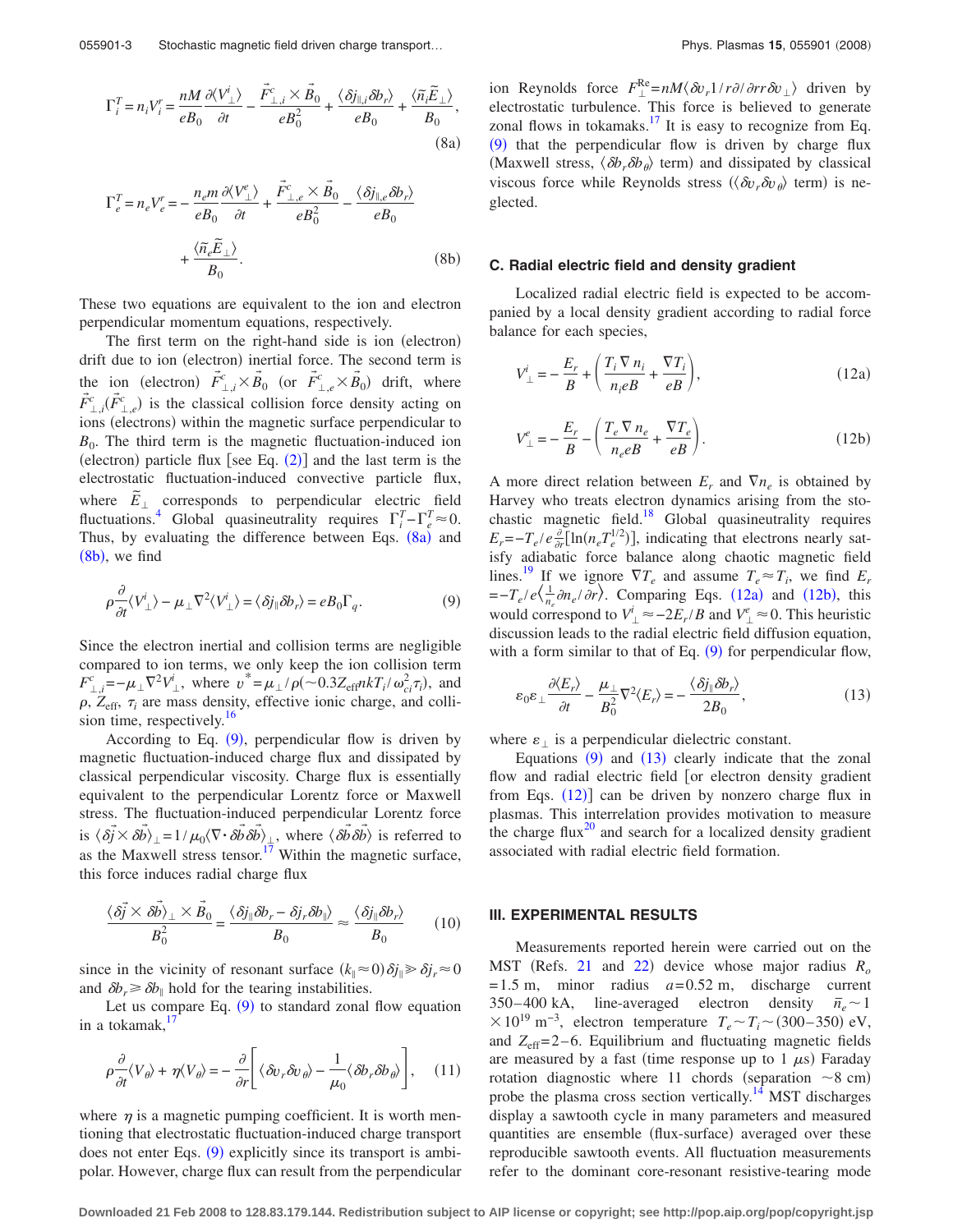<span id="page-3-0"></span>

<span id="page-3-1"></span>

FIG. 1. (a) Current fluctuations; (b) phase between current and magnetic field fluctuation for  $m/n = 1/6$  mode; (c) the charge flux. The  $t=0$  denotes the sawtooth crash.

 $(m/n=1/6$  where *m* and *n* are poloidal and toroidal mode number) with laboratory frame frequency  $\sim$ 15–20 kHz whose resonant surface is located at  $r/a = 0.35$ .

#### **A. Charge flux measurement**

The charge flux spatial profile is determined by measur-ing the radial dependence of all quantities in Eq. ([7](#page-1-2)). The radial derivative of  $\delta b_{\theta}$  is directly obtained by measuring current density fluctuations  $(\delta j_{\phi})$  using a novel polarimetry analysis technique which invokes Ampere's law to evaluate the current density between adjacent chords directly.<sup>14[,23](#page-6-20)</sup> The phase information between  $\delta j_{\phi}$  and  $\delta b_r$  is evaluated by ensemble averaging. In MST, toroidal rotation of *m*/*n*= 1/6 magnetic modes transfers their spatial structure in the plasma frame into a temporal evolution in the laboratory frame. Since the magnetic modes are global, for convenience we correlate  $\delta j_{\phi}$  to a specific helical magnetic mode obtained from spatial Fourier decomposition of measurements from 64 wall-mounted magnetic coils. After averaging over an ensemble of similar events, we can directly determine the phase between  $\delta j_{\phi}$  and  $\delta b_{\theta}(a)$  for the specified mode. Since the radial magnetic perturbation is expected to have a constant phase at all radii for tearing modes (which has been verified by probe measurements in lower temperature plasmas), we can infer the phase between  $\delta j_{\phi}$  and  $\delta b_r$  where the phase difference between  $\delta b_r$  and  $\delta b_\theta(a)$  is  $\pi/2$  at the conducting wall. Toroidal current density fluctuations slowly increase during the linear phase of the sawtooth cycle and surge at the crash as shown in Fig.  $1(a)$  $1(a)$ . The phase  $(\Delta)$  between toroidal current density and radial magnetic field fluctuations is

FIG. 2. Magnetic fluctuation-induced charge flux (equivalent to the perpendicular component of Maxwell stress) spatial distribution. Flux changes sign across the resonant surface at *r*= 0.17 m.

nearly  $\pi/2$  away from the sawtooth crash, making the cosine of phase near zero as shown in Fig.  $1(b)$  $1(b)$ . This implies the magnetic fluctuation-induced particle transport is approximately ambipolar. However, when approaching the crash, the phase deviates from  $\pi/2$  and fluctuation amplitudes increase thereby generating significant magnetic fluctuation-induced charge flux. The charge flux spatial maxima over a sawtooth event is seen in Fig. [1](#page-3-0)(c), and shows a peak of  $\sim$  4  $10^{19}$  m<sup>-2</sup> s<sup>-1</sup> at the crash. This is less than 1% of the measured total radial particle flux. $^{24}$ 

The radial magnetic and current density fluctuation profiles have been measured for the dominant core resonant  $(m/n=1/6)$  mode just prior to the sawtooth crash.<sup>14[,23](#page-6-20)</sup> By combining this result with equilibrium magnetic field profile, $^{24}$  $^{24}$  $^{24}$  we are able to obtain the spatial profile of charge flux (or perpendicular Maxwell stress)  $[Eq. (7)]$  $[Eq. (7)]$  $[Eq. (7)]$  at a sawtooth crash as seen in Fig. [2.](#page-3-1) Charge flux is zero at the resonant surface because  $\vec{k} \cdot \vec{B} = 0$ . However, on either side of the resonant surface the charge flux is nonzero and changes sign due to magnetic shear (i.e.,  $\vec{k} \cdot \vec{B}$  changes sign across the resonant surface).

## **B. Origin of charge flux**

The existence of nonvanishing charge flux in MST plasmas appears to require nonlinear interactions between multiple modes. Experimentally, observed changes in fluctuation amplitude [Fig.  $1(a)$  $1(a)$ ] and phase [Fig.  $1(b)$ ] during a sawtooth crash act to drive the charge flux. In MST, resonant *m*= 1 magnetic modes dominate the core magnetic fluctuation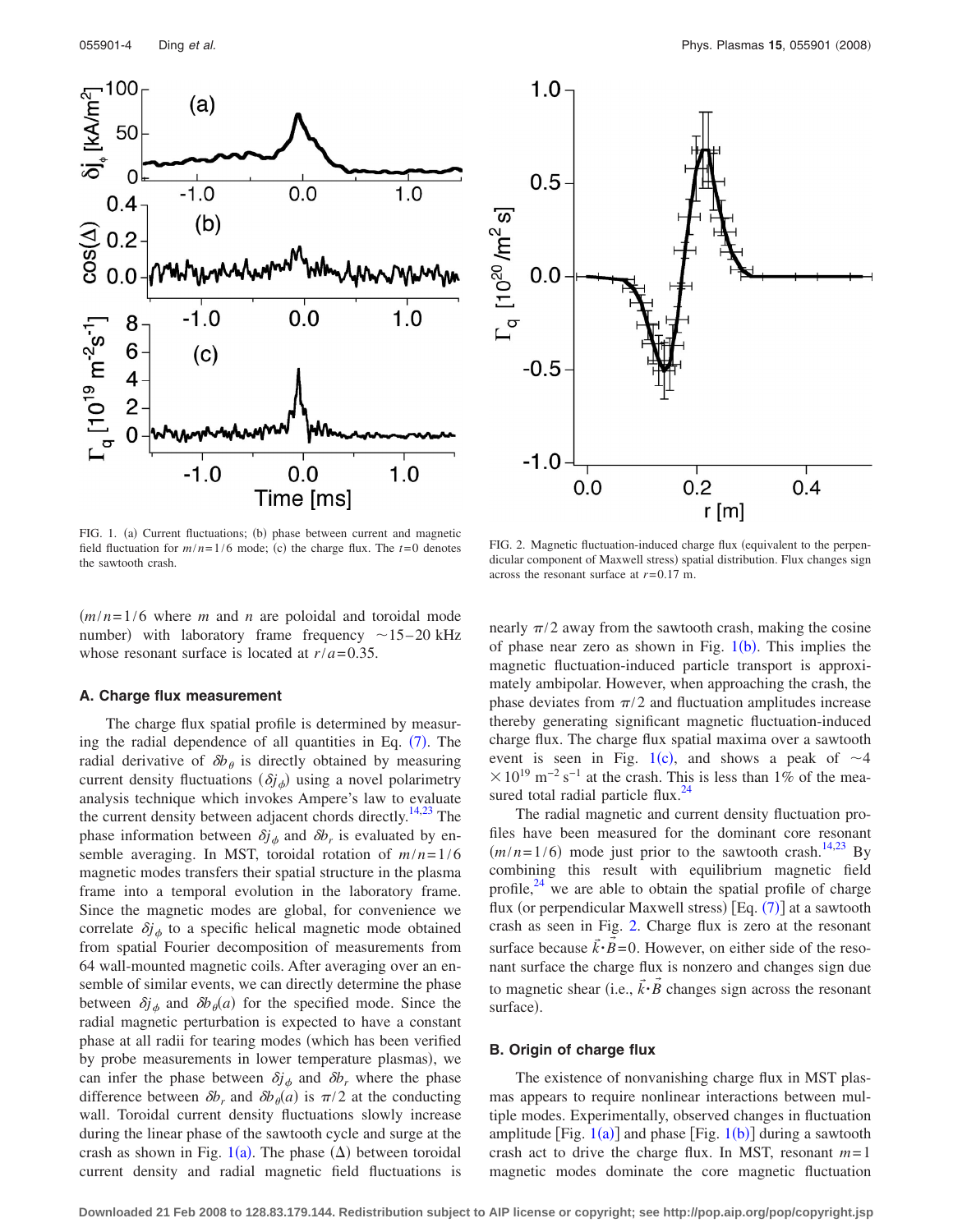<span id="page-4-0"></span>

FIG. 3. (a) Magnetic induced charge flux dynamics over the sawtooth for plasmas where the  $m=0$  mode is removed; (b) phase between current fluctuations and radial magnetic fluctuations where the *m*= 0 mode is removed.

wave number spectrum. In addition to the core resonant modes,  $m=0$  modes (which are observed as a burst at the crash) are resonant at the reversal surface  $(r/a \sim 0.8)$  where the toroidal magnetic field goes to zero (near the plasma edge). Both the  $m=1$  and  $m=0$  tearing modes have a global nature so that nonlinear mode coupling is common. Any three-wave interaction has to satisfy the sum rule  $m_1 \pm m_2$  $=m_3$  and  $n_1 \pm n_2 = n_3$ . Coupling of two adjacent  $m=1$  modes via interaction with an  $m = 0$  mode has been shown to be very important in both experiments and MHD computation. $25-27$  $25-27$ 

A typical strong three wave interaction observed in MST plasmas is that between the  $(m=1, n=6)$ ,  $(1,7)$  and  $(0,1)$ modes. By suppressing one of the interacting modes, we can reduce the nonlinear mode coupling. In order to identify the role played by nonlinear coupling in the charge flux during the sawtooth crash, we compare standard RFP plasmas with those where the reversal surface has been removed (i.e., nonreversed plasmas). For nonreversed plasmas, the  $m=1$  mode amplitude  $\left[ \delta b_{\theta}(a) \right]$  during the sawtooth cycle remains comparable to the reversed case. However, the  $m=0$  mode amplitude is significantly reduced since its resonant surface is removed. As shown in Fig.  $3(a)$  $3(a)$ , the charge flux for these plasmas is reduced up to fivefold compared to standard RFP plasmas seen earlier in Fig.  $1(c)$  $1(c)$ . This occurs primarily because the phase difference between  $\delta j_{\phi}$  and  $\delta b_r$  for the (1,6) mode is also altered, deviating only slightly from  $\pi/2$ , as shown in Fig.  $3(b)$  $3(b)$ . This suggests the phase change between  $\delta j_{\phi}$  and  $\delta b_r$  for the (1,6) mode is related to nonlinear modemode coupling.

## **C. Electron density gradient measurement**

Local electron density gradient measurements have recently been made possible using a newly developed differential interferometer technique.<sup>28</sup> The differential interferometer measures the difference of line-integrated electron density  $\frac{\partial \overline{n}_e}{\partial x}$  between two very closely spaced chords (effective separation  $\Delta x \sim 1$  mm), where  $\bar{n}_e(x) = 1/L \int n_e(r) dz$ .

<span id="page-4-1"></span>

FIG. 4. (Color online) Electron density gradient dynamics over the sawtooth crash for three impact parameters. Near the resonant surface  $(x_2=0.13 \text{ m})$ the electron density gradient increases at the sawtooth crash, which is associated with the local increase of the radial electric field driven by charge flux.

Evolution of ensemble-averaged line-averaged electron density gradient  $\langle \partial \overline{n}_e / \partial x \rangle$  over sawtooth crash is shown in Fig. [4.](#page-4-1) The electron density gradient shows no change just before sawtooth crash for central chord (impact parameter  $x_1$  $= 0.06$  m). Near the resonant surface  $(x_2 = 0.13$  m), lineaveraged electron density gradient  $\left(-\langle \partial \overline{n}_e/\partial x \rangle\right)$  transiently increases by a factor of 2 immediately prior to a sawtooth crash  $(-0.3 < t < 0$  ms). The line-averaged electron density gradient does not increase away from the resonant surface  $(x_3 = 0.28 \text{ m})$  for the same time period. This suggests the electron density gradient locally increases as opposed to global density change. Locally, the sign of  $-\langle \partial \overline{n}_e / \partial x \rangle$  (for  $x_2$ ) =0.13 m) is *positive* (radially pointing outward). Quantitative measurement of diamagnetic drift requires a precise local density measurement in addition to accurate density gradient measurement. In principle, the local density gradient can be obtained by inversion of the line-averaged measurements. However, for the chords close to the magnetic axis, one can estimate the local density gradient directly. From the relation  $\partial \overline{n}_e(x)/\partial x = (1/L) \int [\partial n_e(r)/\partial r](x/r) dz = (1/L)$  $X \int [\partial n_e(r)/\partial r] \cos \theta dz$ , we have  $\partial \overline{n}$  $\overline{n}_e(x)$  /  $\partial x \approx \partial \overline{n}_e$  /  $\partial r$  $\times$  *f* cos  $\theta dz = \partial \overline{n}_e / \partial r \times (0.30 \sim 0.50)$ . Spatial resolution is significantly improved due to the geometrical weighting factor  $cos(\theta)$ . Local density at sawtooth crash is measured to be  $(0.7-0.8) \times 10^{19}$  m<sup>-3</sup>, therefore the estimated equivalent electric field  $(E_r = -T_e / e \left( \frac{1}{n_e} \partial n_e / \partial r \right)$  due to density gradient is 500– 800 V/m at sawtooth crash.

## **IV. DISCUSSIONS**

The experimentally determined nonvanishing charge flux indicates that magnetic fluctuation-induced particle transport is not intrinsically ambipolar and the radial electric field will be altered. It is observed that magnetic fluctuation-induced charge flux is about  $(4.0 \times 10^{19} / \text{m}^2 \text{s})$ . In the core of MST plasmas, ion velocity fluctuations are measured to be the order of  $0.5-1$  km/s. This leads to a maximum charge flux of  $\sim 0.6 \times 10^{19}$ /m<sup>2</sup> s if velocity fluctuations are 100% correlated and have spatial scale  $\sim$  5 cm. Thus, the maximum ion velocity fluctuation-induced charge transport is much less than magnetic fluctuation-induced charge flux. Therefore ion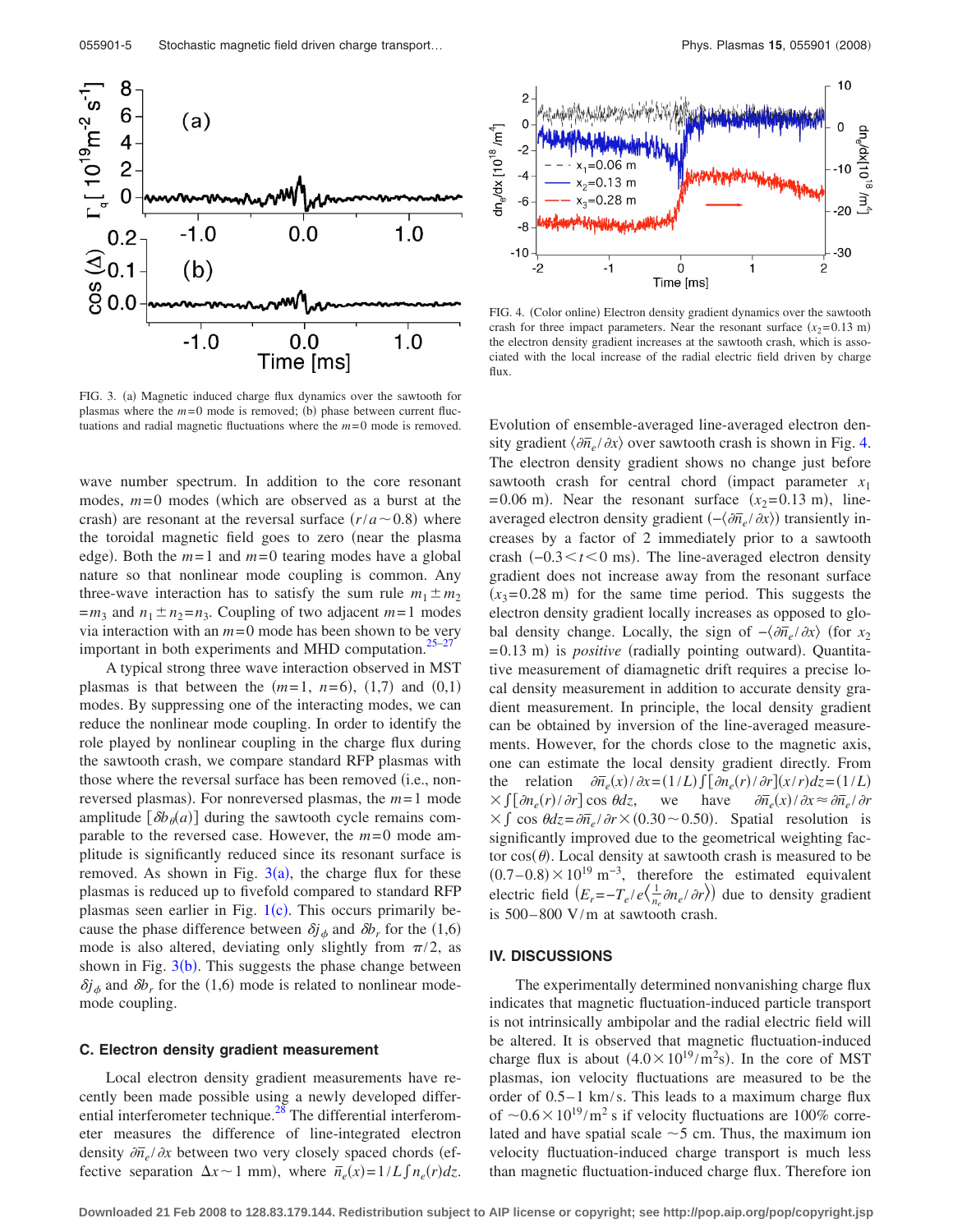<span id="page-5-0"></span>

FIG. 5. (a) Radial electric field dynamics and charge flux over a sawtooth cycle.  $t < 0$  corresponds to times before the sawtooth crash. (b) Radial electric field profile and  $E \times B$  flow profile after the sawtooth crash  $(t=0.25 \text{ ms})$ . The variation of *B* with minor radius is ignored here.

Reynolds stress induced charge flux $^{29}$  can be neglected in Eq. ([9](#page-2-2)). Other effects such as neoclassical diffusion and charge exchange are expected to be small in the core of MST plasmas.

Consequently, the evolution of radial electric field can be governed by Eq. ([13](#page-2-5)) which is a diffusion equation for radial electric field. The typical radial electric field diffusion time is of the order  $(\sim a^2/v^* \sim 500 \text{ ms})$  where  $Z_{\text{eff}}=6$  is used for estimation. This dissipation time is usually much longer than a MST discharge  $(\sim 100 \text{ ms})$ . However, the dissipation may not be negligible if a small-scale radial electric field develops as is implied near the mode resonant surface. To provide an estimate of radial electric field, numerical integration of Eq. ([13](#page-2-5)) is performed using boundary conditions  $E_r(0) = E_r(a)$ = 0 along with the measured charge flux at the resonant surface. Temporal dynamics of the computed radial electrical field are shown in Fig.  $5(a)$  $5(a)$ . The radial electric field is small and slowly increasing prior to a sawtooth crash due to a small magnetic fluctuation-induced charge flux at this time. A maximum is reached after a surge of charge flux at the sawtooth crash while the polarization drift goes to zero  $(dE_r/dt=0)$  when the charge flux is balanced by electric field diffusion. Since the charge flux diminishes after the crash, the radial electric field decays on a longer time scale due to viscous damping. It should be noted that the radial electric field is dissipated within a few ms  $\left[ \frac{\partial}{\partial y} \right]^2 / v^*$  due to development of radial electric field having local shear with scale  $(\delta l \sim 5$  cm) comparable to magnetic island width.

As shown in Fig.  $5(b)$  $5(b)$ , the saturated radial field spatial profile (at  $t = 0.25$  ms) changes sign across the resonant surface in a fashion similar to charge flux [see Fig.  $2(b)$  $2(b)$  $2(b)$ ]. The radial electric field points toward the resonant surface on either side, indicating that a local potential well is created as shown in Fig. [6.](#page-5-1) The potential perturbation appears as a superposition on the equilibrium potential  $(\varphi_0)$ . A maximum

<span id="page-5-1"></span>

FIG. 6. Calculated potential spatial profile at the sawtooth crash  $(t=0.25 \text{ ms})$ . It shows the potential well near the resonant surface.

radial electric field of 1 kV/m is reached just after sawtooth crash. The inferred radial electric field from charge flux is consistent with the estimated electric field  $(0.5-0.8 \text{ kV/m})$ by using electron radial force balance in Sec. III C, and at  $r \le r_s$  has a positive sign, the same as that for the electron diamagnetic field  $-T_e\left(\frac{1}{n_e}\frac{\partial n_e}{\partial r}\right)$ . Although the inferred radial electric field from charge flux has a qualitative agreement with the measured electron density gradient change before sawtooth crash, it is observed that density gradient relaxes within a few hundred microsecond (see Fig. [4](#page-4-1)), much faster than the dissipation of radial electric field  $\sim$  1 ms (modeled in the figure but not measured). The quantitative comparison between electron density gradient and radial electric field structure requires a radial electric field measurement which is expected in the future from the heavy ion beam probe on the MST.

Perpendicular flow dynamics are the same as that of the radial electric field as shown in Fig.  $5(a)$  $5(a)$  since the momentum equation  $[Eq. (9)]$  $[Eq. (9)]$  $[Eq. (9)]$  has the same form as the radial electric field equation [Eq.  $(13)$  $(13)$  $(13)$ ]. The corresponding zonal flow spatial profile is shown in Fig.  $5(b)$  $5(b)$ . Zero-mean-frequency flow driven by charge flux near the mode resonant surface has an  $m=n=0$  zonal field structure since the ensemble averaged charge flux has an  $m = n = 0$  nature. This flow changes sign across the tearing mode resonant surface thereby imparting no net momentum on spatial average. An important result here is that even small magnetic fluctuation-induced charge flux is sufficient to generate a large zonal flow structure.